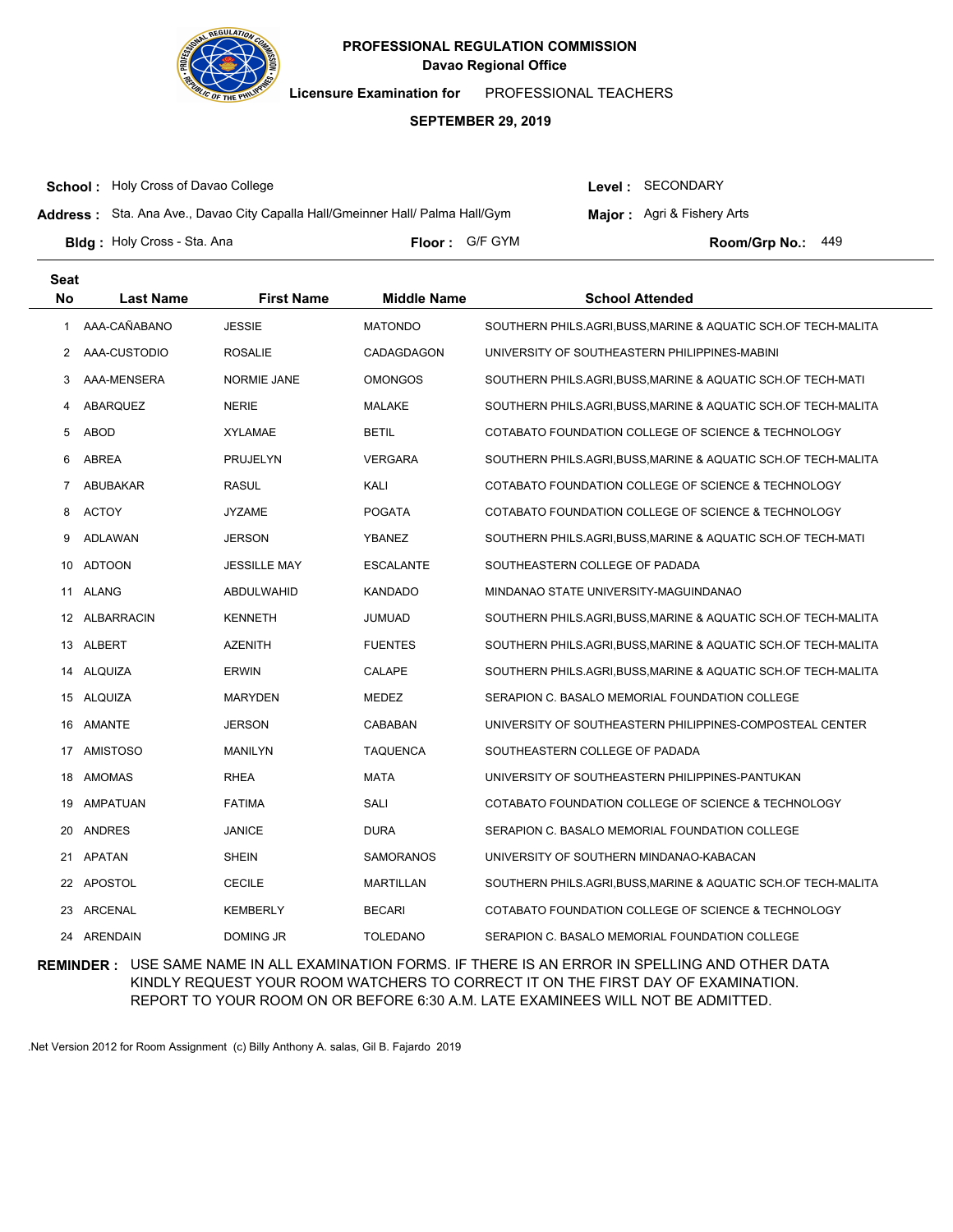

**Licensure Examination for**  PROFESSIONAL TEACHERS

### **SEPTEMBER 29, 2019**

**School :** Holy Cross of Davao College

Level : SECONDARY

**Address :** Sta. Ana Ave., Davao City Capalla Hall/Gmeinner Hall/ Palma Hall/Gym

**Major:** Agri & Fishery Arts

**Bldg : Floor : Room/Grp No.:** Holy Cross - Sta. Ana Floor: G/F GYM **Room/Grp No.: 450** 

| <b>Seat</b>    |                  |                      |                    |                                                                |
|----------------|------------------|----------------------|--------------------|----------------------------------------------------------------|
| <b>No</b>      | <b>Last Name</b> | <b>First Name</b>    | <b>Middle Name</b> | <b>School Attended</b>                                         |
| 1              | AREVALO          | <b>LORELLIE</b>      | <b>INUTAN</b>      | SERAPION C. BASALO MEMORIAL FOUNDATION COLLEGE                 |
| $\overline{2}$ | <b>ARSENIO</b>   | GANALYN              | DALUBAHAN          | UNIVERSITY OF SOUTHEASTERN PHILIPPINES-MABINI                  |
| 3              | ASAD             | <b>FLOREGEN</b>      | <b>ENLAYAP</b>     | SOUTHERN PHILS.AGRI,BUSS,MARINE & AQUATIC SCH.OF TECH-MALITA   |
| 4              | <b>AVELES</b>    | JANE                 | <b>DELA</b>        | UNIVERSITY OF SOUTHEASTERN PHILIPPINES-TAGUM                   |
| 5              | <b>BACATAN</b>   | ANALYN               | BUNGA-OS           | COTABATO FOUNDATION COLLEGE OF SCIENCE & TECHNOLOGY            |
| 6              | <b>BAGAFORO</b>  | <b>ROSE ANN</b>      | SANGUYAN           | SOUTHERN PHILS.AGRI, BUSS, MARINE & AQUATIC SCH.OF TECH-MALITA |
| 7              | <b>BAGUIO</b>    | JIMAR                | <b>PEDROSO</b>     | COTABATO FOUNDATION COLLEGE OF SCIENCE & TECHNOLOGY            |
| 8              | <b>BALINGAN</b>  | <b>MARY ANN</b>      | <b>BONE</b>        | AGUSAN DEL SUR STATE COLLEGE OF AGRICULTURE & TECHNOLOGY       |
| 9              | <b>BALMORES</b>  | <b>JERLIE</b>        | <b>DOMINGO</b>     | UNIVERSITY OF SOUTHEASTERN PHILIPPINES-TAGUM                   |
| 10             | <b>BALOGAN</b>   | <b>ARMIA</b>         | <b>BIALON</b>      | MINDANAO STATE UNIVERSITY-MAGUINDANAO                          |
| 11             | BALULI           | <b>RAYMOND</b>       | <b>VELASCO</b>     | SOUTHERN PHILS.AGRI, BUSS, MARINE & AQUATIC SCH.OF TECH-MALITA |
| 12             | <b>BANSULAT</b>  | <b>ALIHAN</b>        | <b>KUSAIN</b>      | COTABATO FOUNDATION COLLEGE OF SCIENCE & TECHNOLOGY            |
| 13             | <b>BANUGAN</b>   | <b>ANNA</b>          | <b>JURADA</b>      | UNIVERSITY OF SOUTHEASTERN PHILIPPINES-TAGUM                   |
| 14             | <b>BARTONICO</b> | ZIOZEN MAE           | <b>BAÑAS</b>       | CENTRAL MINDANAO UNIVERSITY                                    |
| 15             | <b>BAUTISTA</b>  | ALEXANDER            | <b>PLAZA</b>       | DAVAO ORIENTAL STATE COLLEGE OF SCIENCE & TECHNOLOGY           |
| 16             | <b>BAUTISTA</b>  | <b>RODERICK</b>      | <b>PASCUA</b>      | SOUTHEASTERN COLLEGE OF PADADA                                 |
| 17             | <b>BECARI</b>    | <b>REE JANE KAYE</b> | <b>DEÑEGA</b>      | COTABATO FOUNDATION COLLEGE OF SCIENCE & TECHNOLOGY            |
| 18             | <b>BEJUNA</b>    | <b>REMAR</b>         | <b>MANIAS</b>      | SOUTHERN PHILS.AGRI, BUSS, MARINE & AQUATIC SCH.OF TECH-MALITA |
| 19             | <b>BELINGAN</b>  | <b>MARY CRIS</b>     | <b>DELOS REYES</b> | UNIVERSITY OF SOUTHEASTERN PHILIPPINES-COMPOSTEAL CENTER       |
| 20             | <b>BELTRAN</b>   | <b>EDUARD</b>        | <b>ALEON</b>       | DAVAO ORIENTAL STATE COLLEGE OF SCIENCE & TECHNOLOGY           |
| 21             | <b>BENITO</b>    | <b>JULIE BEE</b>     | LAGADEL            | SOUTHERN PHILS.AGRI, BUSS, MARINE & AQUATIC SCH.OF TECH-MALITA |
| 22             | <b>BICARI</b>    | <b>JOELA MAE</b>     | <b>PARBA</b>       | COTABATO FOUNDATION COLLEGE OF SCIENCE & TECHNOLOGY            |
| 23             | <b>BONSICO</b>   | <b>ROMEO</b>         | UY                 | UNIVERSITY OF SOUTHEASTERN PHILIPPINES-COMPOSTEAL CENTER       |
| 24             | <b>BORAQUIT</b>  | <b>JASMINE</b>       | <b>HECHANOVA</b>   | SOUTHERN PHILS.AGRI, BUSS, MARINE & AQUATIC SCH.OF TECH-MATI   |

**REMINDER :** USE SAME NAME IN ALL EXAMINATION FORMS. IF THERE IS AN ERROR IN SPELLING AND OTHER DATA KINDLY REQUEST YOUR ROOM WATCHERS TO CORRECT IT ON THE FIRST DAY OF EXAMINATION. REPORT TO YOUR ROOM ON OR BEFORE 6:30 A.M. LATE EXAMINEES WILL NOT BE ADMITTED.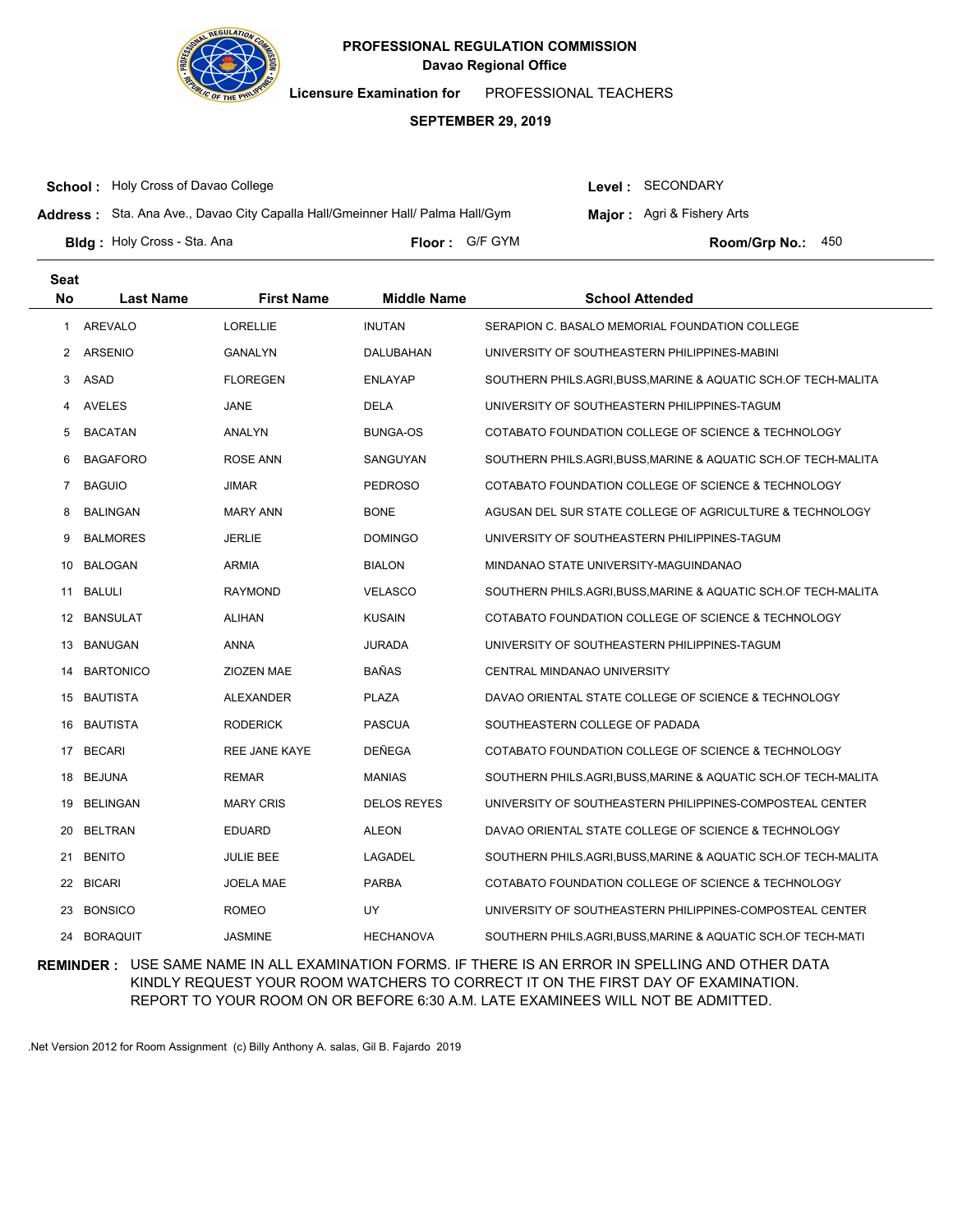

**Licensure Examination for**  PROFESSIONAL TEACHERS

### **SEPTEMBER 29, 2019**

**School :** Holy Cross of Davao College

Level : SECONDARY

**Major:** Agri & Fishery Arts

**Address :** Sta. Ana Ave., Davao City Capalla Hall/Gmeinner Hall/ Palma Hall/Gym

**Bldg : Floor : Room/Grp No.:** Holy Cross - Sta. Ana Floor: G/F GYM **Room/Grp No.: 451** 

| <b>Seat</b> |                  |                        |                    |                                                                |
|-------------|------------------|------------------------|--------------------|----------------------------------------------------------------|
| <b>No</b>   | <b>Last Name</b> | <b>First Name</b>      | <b>Middle Name</b> | <b>School Attended</b>                                         |
| 1           | <b>BUADA</b>     | <b>ANGEL MAE</b>       | SNYDER             | SOUTHERN PHILS.AGRI,BUSS,MARINE & AQUATIC SCH.OF TECH-MALITA   |
|             | 2 BUCIA          | <b>MIRAFLOR</b>        | <b>TONGCO</b>      | SOUTHERN PHILS.AGRI,BUSS,MARINE & AQUATIC SCH.OF TECH-MALITA   |
| 3           | <b>BUCOG</b>     | <b>JENNIFER</b>        | <b>DATUIN</b>      | COTABATO FOUNDATION COLLEGE OF SCIENCE & TECHNOLOGY            |
| 4           | <b>BUCOG</b>     | <b>REYNALDO</b>        | <b>RELLIN</b>      | UNIVERSITY OF SOUTHEASTERN PHILIPPINES-TAGUM                   |
| 5           | BUDAY            | <b>MUSTAPHA</b>        | <b>NAUREN</b>      | COTABATO FOUNDATION COLLEGE OF SCIENCE & TECHNOLOGY            |
| 6           | <b>BUGAIS</b>    | LYNETTE JANE           | <b>FLORES</b>      | SOUTHERN PHILS.AGRI, BUSS, MARINE & AQUATIC SCH.OF TECH-MALITA |
| 7           | <b>BUNDA</b>     | <b>MARJORY CARLENE</b> | CABANALAN          | UNIVERSITY OF SOUTHEASTERN PHILIPPINES-TAGUM                   |
| 8           | <b>BUNTAG</b>    | <b>CRISTINE PEARL</b>  | <b>ROLLORATA</b>   | UNIVERSITY OF SOUTHEASTERN PHILIPPINES-TAGUM                   |
| 9           | <b>CABANDA</b>   | HAYJE                  | <b>OGIS</b>        | SOUTHERN PHILS.AGRI,BUSS,MARINE & AQUATIC SCH.OF TECH-MALITA   |
| 10          | <b>CABILAO</b>   | <b>JENEVIEVE</b>       | CANANI             | SOUTHEASTERN COLLEGE OF PADADA                                 |
| 11          | CAMAHALAN        | <b>RICARDO</b>         | BAGAMAN            | SOUTHERN PHILS.AGRI,BUSS,MARINE & AQUATIC SCH.OF TECH-MALITA   |
| 12          | CAMANSI          | <b>FRANKLIN</b>        | <b>DURAN</b>       | SOUTHERN PHILS.AGRI,BUSS,MARINE & AQUATIC SCH.OF TECH-MALITA   |
| 13          | CAMILLO          | <b>BELMAR</b>          | <b>MARTINEZ</b>    | SOUTHERN PHILS.AGRI,BUSS,MARINE & AQUATIC SCH.OF TECH-MALITA   |
| 14          | CAMILLO          | <b>MERGIE</b>          | <b>BRIONES</b>     | UNIVERSITY OF SOUTHERN MINDANAO-KABACAN                        |
| 15          | CAMINO           | <b>SWEET</b>           | GANANCIAL          | UNIVERSITY OF SOUTHEASTERN PHILIPPINES-TAGUM                   |
| 16          | <b>CAMPOS</b>    | <b>JOY</b>             | <b>NAVARRO</b>     | AGUSAN DEL SUR STATE COLLEGE OF AGRICULTURE & TECHNOLOGY       |
| 17          | <b>CAPUNO</b>    | <b>ROSALY</b>          | <b>HUBAHIB</b>     | UNIVERSITY OF SOUTHEASTERN PHILIPPINES-TAGUM                   |
| 18          | CARBAJOSA        | <b>ROMULO</b>          | <b>BILARMINO</b>   | UNIVERSITY OF SOUTHEASTERN PHILIPPINES-MABINI                  |
| 19          | <b>CARREON</b>   | <b>PSYCHE</b>          | <b>MORENO</b>      | UNIVERSITY OF SOUTHEASTERN PHILIPPINES-COMPOSTEAL CENTER       |
| 20          | CEDEÑO           | <b>CARLO MAGNO</b>     | BACALSO            | SOUTHERN PHILS.AGRI,BUSS,MARINE & AQUATIC SCH.OF TECH-MALITA   |
| 21          | <b>CELESTE</b>   | <b>LOVELY JOY</b>      | <b>VALLEJO</b>     | SOUTHERN PHILS.AGRI, BUSS, MARINE & AQUATIC SCH.OF TECH-MATI   |
|             | 22 CONSIGNA      | <b>RICO</b>            | <b>ABLON</b>       | DAVAO ORIENTAL STATE COLLEGE OF SCIENCE & TECHNOLOGY           |

**REMINDER :** USE SAME NAME IN ALL EXAMINATION FORMS. IF THERE IS AN ERROR IN SPELLING AND OTHER DATA KINDLY REQUEST YOUR ROOM WATCHERS TO CORRECT IT ON THE FIRST DAY OF EXAMINATION. REPORT TO YOUR ROOM ON OR BEFORE 6:30 A.M. LATE EXAMINEES WILL NOT BE ADMITTED.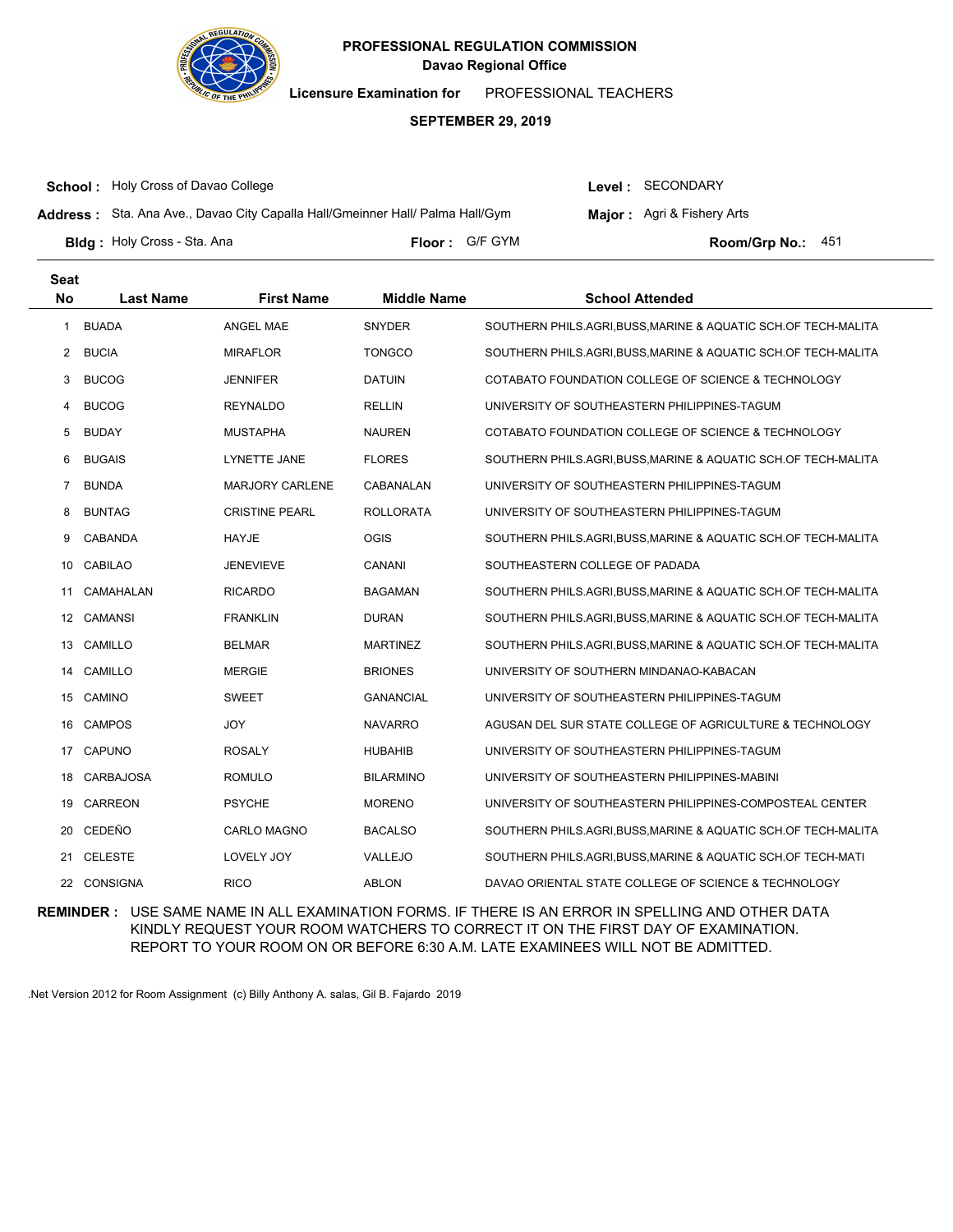

**Licensure Examination for**  PROFESSIONAL TEACHERS

### **SEPTEMBER 29, 2019**

**School :** Holy Cross of Davao College

Level : SECONDARY

**Address :** Sta. Ana Ave., Davao City Capalla Hall/Gmeinner Hall/ Palma Hall/Gym

**Major:** Agri & Fishery Arts

**Bldg : Floor : Room/Grp No.:** Holy Cross - Sta. Ana **Last Name First Name Middle Name School Attended Seat No** Floor: G/F GYM Room/Grp No.: 452 1 CONSIMINO AMALIA ESTIMADA SULTAN KUDARAT STATE UNIVERSITY-TACURONG 2 CUTAB **HYDIE GRACE INTERVENCION** UNIVERSITY OF SOUTHEASTERN PHILIPPINES-TAGUM 3 DADOR JAY JAY AVORQUE COTABATO FOUNDATION COLLEGE OF SCIENCE & TECHNOLOGY 4 DAGATAN CHAEL DELFIN SOUTHERN PHILS.AGRI,BUSS,MARINE & AQUATIC SCH.OF TECH-MATI 5 DALUCAN ARJON SEBU SEBU SOUTHERN PHILS.AGRI,BUSS,MARINE & AQUATIC SCH.OF TECH-MALITA 6 DANGOS ABDULLAH KUTIN COTABATO FOUNDATION COLLEGE OF SCIENCE & TECHNOLOGY 7 DASALLA EUNESSA MELLIZA SOUTHERN PHILS.AGRI,BUSS,MARINE & AQUATIC SCH.OF TECH-MATI 8 DASAS RUBYLYN MIGUEL UNIVERSITY OF SOUTHEASTERN PHILIPPINES-KAPALONG

| 9   | DELGADO          | <b>DANILO</b>        | <b>USARES</b>   | UNIVERSITY OF SOUTHEASTERN PHILIPPINES-TAGUM                   |
|-----|------------------|----------------------|-----------------|----------------------------------------------------------------|
| 10  | <b>DESTINADO</b> | <b>GLENY MAI</b>     | <b>BARNIDO</b>  | <b>CENTRAL MINDANAO UNIVERSITY</b>                             |
| 11  | <b>DIEGO</b>     | <b>MYLINDA ROSE</b>  | <b>MIONES</b>   | DAVAO ORIENTAL STATE COLLEGE OF SCIENCE & TECHNOLOGY           |
| 12  | DONATO           | ARJELYN              | <b>ROFA</b>     | SULTAN KUDARAT STATE UNIVERSITY-KALAMANSIG                     |
| 13  | <b>DUMAGUING</b> | <b>JOTHAM</b>        | <b>LIBUCAN</b>  | SOUTHERN PHILS.AGRI, BUSS, MARINE & AQUATIC SCH.OF TECH-MALITA |
| 14  | DUMALAGA         | <b>RUSSEL</b>        | <b>MARTIN</b>   | UNIVERSITY OF MINDANAO-DAVAO CITY                              |
| 15  | DUMAMBA          | <b>NORAISA</b>       | <b>MADALI</b>   | MINDANAO STATE UNIVERSITY-MAGUINDANAO                          |
| 16. | <b>ECHAVIA</b>   | <b>REX</b>           | SY              | SOUTHERN PHILS.AGRI, BUSS, MARINE & AQUATIC SCH.OF TECH-MALITA |
| 17  | EGOY             | <b>RYIMA</b>         | <b>INABITAN</b> | DAVAO ORIENTAL STATE COLLEGE OF SCIENCE & TECHNOLOGY           |
| 18  | EGUALAN          | <b>AIRENE</b>        | <b>ANUD</b>     | UNIVERSITY OF SOUTHEASTERN PHILIPPINES-TAGUM                   |
| 19  | EPE              | <b>MARIA MELANIE</b> | <b>CABANIG</b>  | SOUTHERN PHILS.AGRI,BUSS,MARINE & AQUATIC SCH.OF TECH-MATI     |
| 20  | ESCALON          | AMME LOVE            | CAPITLE         | UNIVERSITY OF SOUTHERN MINDANAO-KABACAN                        |
| 21  | ESMAEL           | <b>BAISUKAIDA</b>    | KAYAO           | NOTRE DAME OF KIDAPAWAN COLLEGE                                |

**REMINDER :** USE SAME NAME IN ALL EXAMINATION FORMS. IF THERE IS AN ERROR IN SPELLING AND OTHER DATA KINDLY REQUEST YOUR ROOM WATCHERS TO CORRECT IT ON THE FIRST DAY OF EXAMINATION. REPORT TO YOUR ROOM ON OR BEFORE 6:30 A.M. LATE EXAMINEES WILL NOT BE ADMITTED.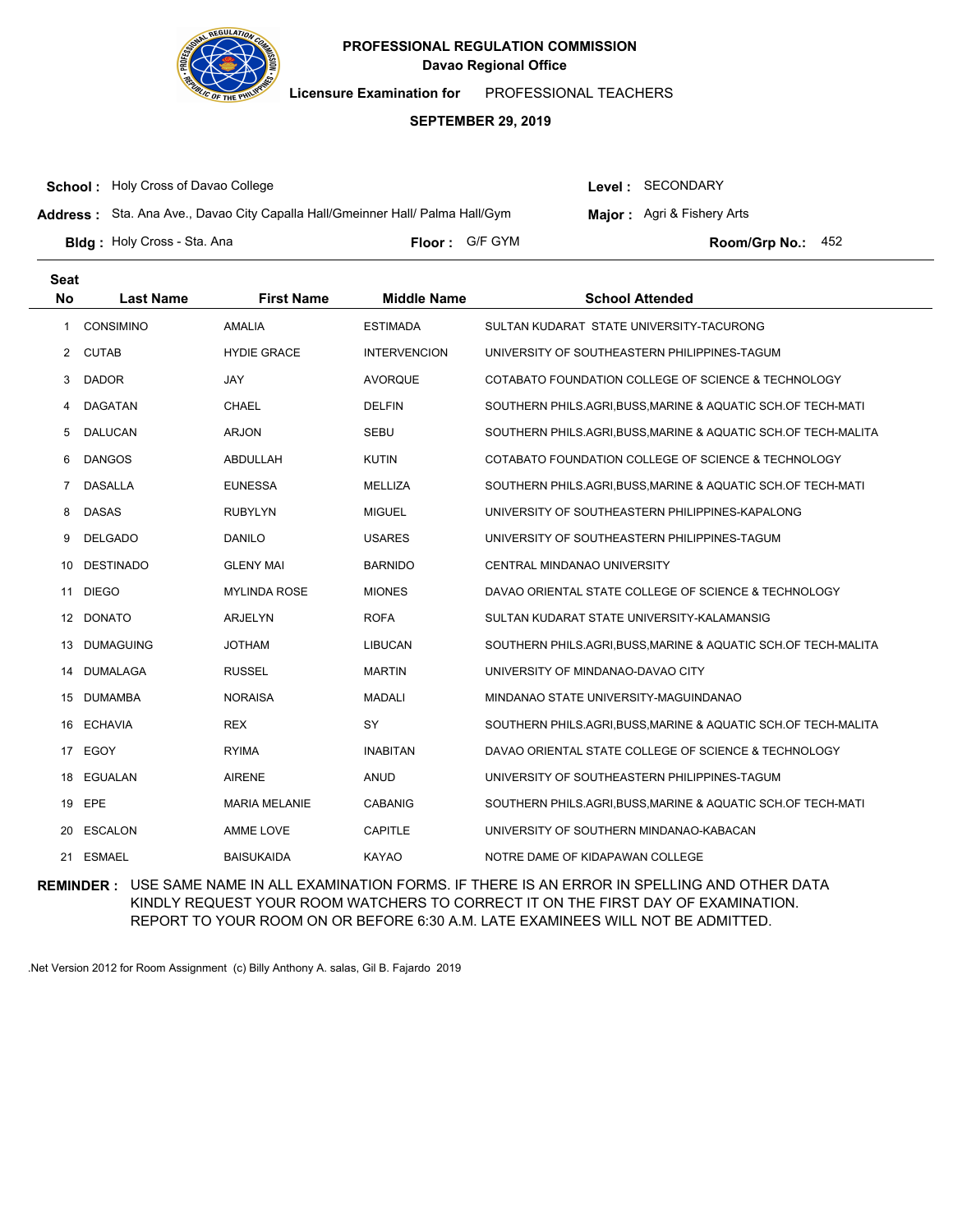

**Licensure Examination for**  PROFESSIONAL TEACHERS

### **SEPTEMBER 29, 2019**

**School :** Holy Cross of Davao College

Level : SECONDARY

**Address :** Sta. Ana Ave., Davao City Capalla Hall/Gmeinner Hall/ Palma Hall/Gym

**Major:** Agri & Fishery Arts

**Bldg :** Holy Cross - Sta. Ana **Communication Communication Communication Communication Communication Communication Communication Communication Communication Communication Communication Communication Communication Communic** Floor: 2/F GYM **Room/Grp No.: 453** 

| <b>Seat</b> |                     |                     |                    |                                                                |
|-------------|---------------------|---------------------|--------------------|----------------------------------------------------------------|
| <b>No</b>   | <b>Last Name</b>    | <b>First Name</b>   | <b>Middle Name</b> | <b>School Attended</b>                                         |
| 1           | <b>ESQUIBEL</b>     | VIAMAE              | <b>SALVA</b>       | COTABATO FOUNDATION COLLEGE OF SCIENCE & TECHNOLOGY            |
| 2           | <b>ESTILLORE</b>    | <b>ELIZABETH</b>    | <b>ARCILLAS</b>    | UNIVERSITY OF SOUTHEASTERN PHILIPPINES-MABINI                  |
| 3           | <b>FALLER</b>       | <b>REY</b>          | LUNGAY             | UNIVERSITY OF SOUTHEASTERN PHILIPPINES-TAGUM                   |
| 4           | <b>FAUSTINO</b>     | <b>RONALITA</b>     | <b>JOTOHOT</b>     | CENTRAL MINDANAO UNIVERSITY                                    |
| 5           | <b>FERNANDEZ</b>    | <b>PRETCHEZEL</b>   | <b>CHAVEZ</b>      | COTABATO FOUNDATION COLLEGE OF SCIENCE & TECHNOLOGY            |
| 6           | <b>FLORES</b>       | <b>RAYMUND</b>      | <b>BARRETE</b>     | NORTH DAVAO COLLEGES-PANABO                                    |
| 7           | <b>FORMENTERA</b>   | <b>JACKSON</b>      | <b>PENECIOS</b>    | SOUTHERN PHILS.AGRI, BUSS, MARINE & AQUATIC SCH.OF TECH-MALITA |
| 8           | <b>FRANCISQUETE</b> | <b>AMADO VI</b>     | <b>SERENADO</b>    | DAVAO ORIENTAL STATE COLLEGE OF SCIENCE & TECHNOLOGY           |
| 9           | <b>FUENTES</b>      | ALMA                | <b>RAMA</b>        | SOUTHEASTERN COLLEGE OF PADADA                                 |
| 10          | <b>GALENDEZ</b>     | <b>SUNDAY</b>       | <b>VALMORIA</b>    | UNIVERSITY OF SOUTHEASTERN PHILIPPINES-DAVAO CITY              |
| 11          | <b>GAMIT</b>        | <b>HANSEL JAMES</b> | DABA-AY            | UPI AGRICULTURAL SCHOOL-UPI, MAGUINDANAO                       |
| 12          | <b>GARALDE</b>      | MAY-AN              | CASILAGAN          | SOUTHERN PHILS.AGRI, BUSS, MARINE & AQUATIC SCH.OF TECH-MALITA |
| 13          | <b>GARCIANO</b>     | <b>CINDY DANNA</b>  | <b>ALCONERA</b>    | SOUTHERN PHILS.AGRI,BUSS,MARINE & AQUATIC SCH.OF TECH-MATI     |
| 14          | GASCON              | VANESSA             | <b>TAGOSE</b>      | SOUTHERN PHILS.AGRI, BUSS, MARINE & AQUATIC SCH.OF TECH-MALITA |
| 15          | <b>GEVEROLA</b>     | <b>JANNET</b>       | <b>ISAW</b>        | UNIVERSITY OF SOUTHEASTERN PHILIPPINES-TAGUM                   |
| 16          | <b>GOCOTANO</b>     | <b>MARIFE</b>       | <b>DONAIRE</b>     | SOUTHERN PHILS.AGRI.BUSS,MARINE & AQUATIC SCH.OF TECH-MATI     |
| 17          | <b>GUIBINGCAN</b>   | <b>RENLAN</b>       | <b>MARIMON</b>     | ZAMBOANGA STATE COLLEGE OF MARINE SCIENCES & TECHNOLOGY        |
| 18          | <b>GUINANG</b>      | <b>DOEME LONIN</b>  | <b>MADAWOP</b>     | SOUTHERN PHILS.AGRI,BUSS,MARINE & AQUATIC SCH.OF TECH-MALITA   |
| 19          | <b>GUMBOK</b>       | <b>ARACELI</b>      | <b>CUESTAS</b>     | COTABATO FOUNDATION COLLEGE OF SCIENCE & TECHNOLOGY            |
| 20          | <b>GURODATO</b>     | <b>HEJIARA</b>      | <b>MALAWANI</b>    | UNIVERSITY OF SOUTHEASTERN PHILIPPINES-COMPOSTEAL CENTER       |
|             | 21 HAMITO           | <b>GERLLY</b>       | <b>GABUTERO</b>    | COTABATO FOUNDATION COLLEGE OF SCIENCE & TECHNOLOGY            |

**REMINDER :** USE SAME NAME IN ALL EXAMINATION FORMS. IF THERE IS AN ERROR IN SPELLING AND OTHER DATA KINDLY REQUEST YOUR ROOM WATCHERS TO CORRECT IT ON THE FIRST DAY OF EXAMINATION. REPORT TO YOUR ROOM ON OR BEFORE 6:30 A.M. LATE EXAMINEES WILL NOT BE ADMITTED.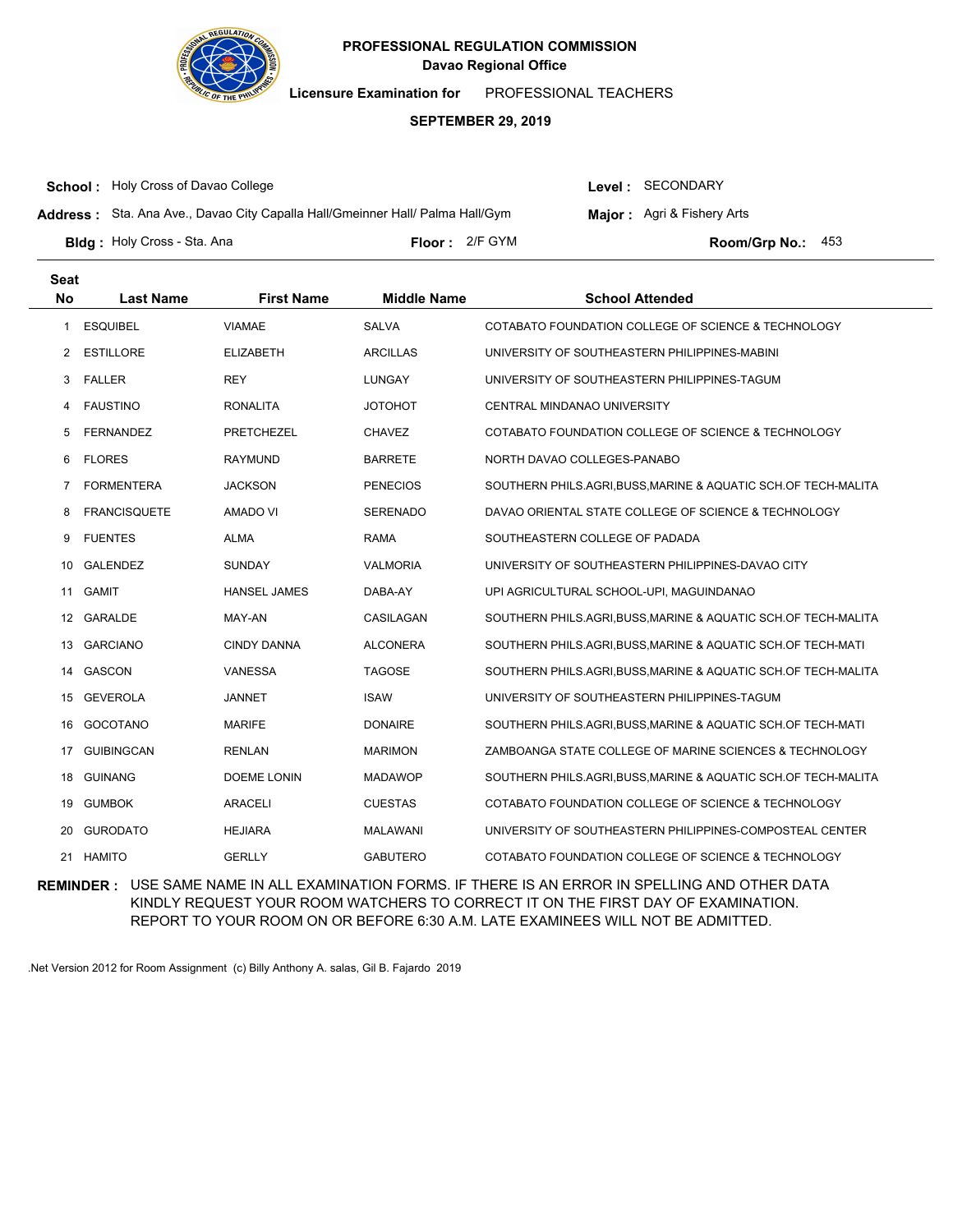

**Licensure Examination for**  PROFESSIONAL TEACHERS

### **SEPTEMBER 29, 2019**

**School :** Holy Cross of Davao College

Level : SECONDARY

**Major:** Agri & Fishery Arts

**Address :** Sta. Ana Ave., Davao City Capalla Hall/Gmeinner Hall/ Palma Hall/Gym

**Bldg :** Holy Cross - Sta. Ana **Communication Communication Communication Communication Communication Communication Communication Communication Communication Communication Communication Communication Communication Communic** Floor: 2/F GYM Room/Gro No.: 454

**Last Name First Name Middle Name School Attended Seat No** 1 HAMSA LORNA DALATIN COTABATO FOUNDATION COLLEGE OF SCIENCE & TECHNOLOGY 2 HELIANE LEO TAPIC SOUTHERN PHILS.AGRI,BUSS,MARINE & AQUATIC SCH.OF TECH-MATI 3 HERNANE JETHRINE SAYSON SOUTHERN PHILS.AGRI,BUSS,MARINE & AQUATIC SCH.OF TECH-MATI 4 IDRIS FATMA MACARAEG UNIVERSITY OF THE PHILIPPINES-DILIMAN 5 INANTAY OLIVIA WANO SOUTHERN PHILS.AGRI,BUSS,MARINE & AQUATIC SCH.OF TECH-MALITA 6 INDAR NORHATA PENDINATAR MINDANAO STATE UNIVERSITY-MAGUINDANAO 7 IRAN JERAMIE TAPGOS COTABATO FOUNDATION COLLEGE OF SCIENCE & TECHNOLOGY 8 JAVIER MARYLOU MARIANO SOUTHERN PHILS.AGRI,BUSS,MARINE & AQUATIC SCH.OF TECH-MALITA 9 JIMENEZ ROLIN LUMEN HOLY CROSS OF BANSALAN JUNIOR COLLEGE 10 KADATUAN RAIZHA MANTLI COTABATO FOUNDATION COLLEGE OF SCIENCE & TECHNOLOGY 11 KAMBAL HAIDO GAYANANDANG MINDANAO STATE UNIVERSITY-MAGUINDANAO 12 KINTANAR JERMA ANUDIN UNIVERSITY OF SOUTHEASTERN PHILIPPINES-PANTUKAN 13 KISAY RICHELL ANN BANO SOUTHERN PHILS.AGRI,BUSS,MARINE & AQUATIC SCH.OF TECH-MALITA 14 KUWENDA RAHIB SAMPULNA COTABATO FOUNDATION COLLEGE OF SCIENCE & TECHNOLOGY 15 LACIA GLEN GLEN DAMBONG COTABATO FOUNDATION COLLEGE OF SCIENCE & TECHNOLOGY 16 LADAO IRISH DUMANDAN UNIVERSITY OF SOUTHEASTERN PHILIPPINES-DAVAO CITY 17 LAFUENTE MENCHEROSE COONG SOUTHERN PHILS.AGRI,BUSS,MARINE & AQUATIC SCH.OF TECH-MALITA 18 LAGARE RICHARD PRACA COTABATO FOUNDATION COLLEGE OF SCIENCE & TECHNOLOGY 19 LAGAT FLORIE MAY EMPIMO SOUTHERN PHILS.AGRI,BUSS,MARINE & AQUATIC SCH.OF TECH-MALITA 20 LAMALAN ALI ALI ADTOG COTABATO FOUNDATION COLLEGE OF SCIENCE & TECHNOLOGY 21 LANGGUYUAN JOMALYN BARAGUIR MINDANAO STATE UNIVERSITY-MAGUINDANAO

**REMINDER :** USE SAME NAME IN ALL EXAMINATION FORMS. IF THERE IS AN ERROR IN SPELLING AND OTHER DATA KINDLY REQUEST YOUR ROOM WATCHERS TO CORRECT IT ON THE FIRST DAY OF EXAMINATION. REPORT TO YOUR ROOM ON OR BEFORE 6:30 A.M. LATE EXAMINEES WILL NOT BE ADMITTED.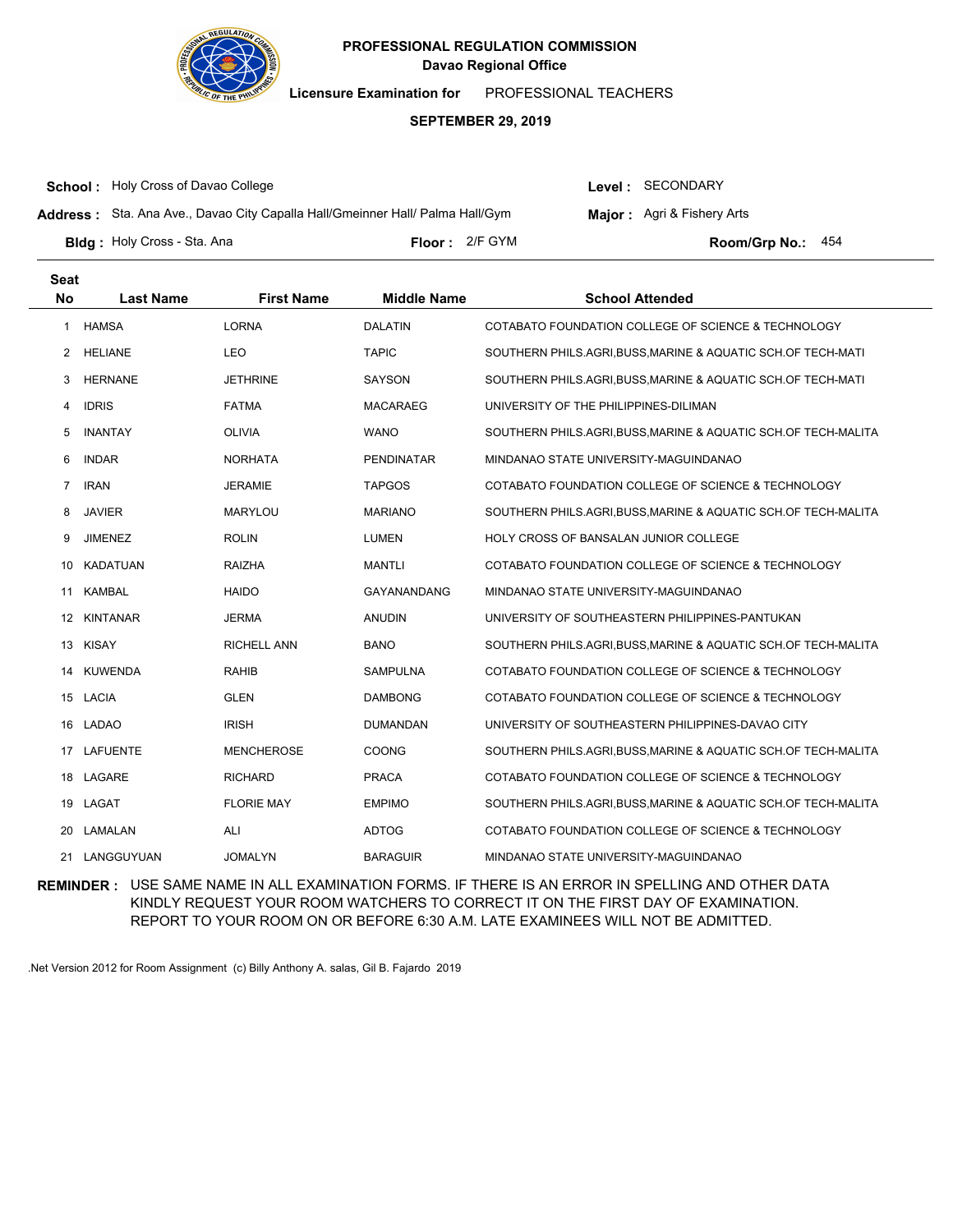

**Licensure Examination for**  PROFESSIONAL TEACHERS

### **SEPTEMBER 29, 2019**

**School :** Holy Cross of Davao College

Level : SECONDARY

**Address :** Sta. Ana Ave., Davao City Capalla Hall/Gmeinner Hall/ Palma Hall/Gym

**Major:** Agri & Fishery Arts

**Bldg :** Holy Cross - Sta. Ana **Communication Communication Communication Communication Communication Communication Communication Communication Communication Communication Communication Communication Communication Communic** Floor: 2/F GYM **Room/Grp No.: 455** 

| <b>Seat</b>    |                  |                    |                    |                                                                |
|----------------|------------------|--------------------|--------------------|----------------------------------------------------------------|
| <b>No</b>      | <b>Last Name</b> | <b>First Name</b>  | <b>Middle Name</b> | <b>School Attended</b>                                         |
| 1              | LANGOTE          | QUINIE JOY         | <b>DELA PINA</b>   | COTABATO FOUNDATION COLLEGE OF SCIENCE & TECHNOLOGY            |
| 2              | <b>LANTOY</b>    | <b>HARON</b>       | <b>PIDO</b>        | MINDANAO STATE UNIVERSITY-MAGUINDANAO                          |
| 3              | LAPEÑA           | <b>EFREN</b>       | <b>EMIA</b>        | AGUSAN DEL SUR STATE COLLEGE OF AGRICULTURE & TECHNOLOGY       |
| 4              | LAUSA            | LADYLAYH           | <b>MANIPIS</b>     | SOUTHERN PHILS.AGRI, BUSS, MARINE & AQUATIC SCH.OF TECH-MATI   |
| 5              | LAYA             | <b>DESY JOY</b>    | CAFE               | KAPALONG COLLEGE OF AGRICULTURE, SCIENCES & TECHNOLOGY         |
| 6              | LEGATRIA         | <b>IVY</b>         | <b>JUDILLA</b>     | COTABATO FOUNDATION COLLEGE OF SCIENCE & TECHNOLOGY            |
| $\overline{7}$ | <b>LIBRANZA</b>  | <b>JELYN</b>       | <b>ESCABARTE</b>   | UNIVERSITY OF SOUTHEASTERN PHILIPPINES-TAGUM                   |
| 8              | LIBUNGAN         | <b>EVELYN</b>      | <b>MANAMPAN</b>    | COTABATO FOUNDATION COLLEGE OF SCIENCE & TECHNOLOGY            |
| 9              | <b>LIGUE</b>     | <b>EDGAR</b>       | CAÑON              | COTABATO FOUNDATION COLLEGE OF SCIENCE & TECHNOLOGY            |
| 10             | <b>LIMBUDAN</b>  | <b>JUVIMAE JIV</b> | <b>PANAY</b>       | SOUTHERN PHILS.AGRI, BUSS, MARINE & AQUATIC SCH.OF TECH-MALITA |
| 11             | <b>LOBO</b>      | <b>JUDITH</b>      | <b>AREZO</b>       | COTABATO FOUNDATION COLLEGE OF SCIENCE & TECHNOLOGY            |
|                | 12 LOBO          | <b>MICHELLE</b>    | DUMALUAN           | AGUSAN DEL SUR STATE COLLEGE OF AGRICULTURE & TECHNOLOGY       |
| 13             | <b>LUGAS</b>     | <b>MAYETH</b>      | <b>GRAFE</b>       | UNIVERSITY OF SOUTHEASTERN PHILIPPINES-TAGUM                   |
| 14             | <b>LUMATAO</b>   | <b>IRESH</b>       | DE LEON            | COTABATO FOUNDATION COLLEGE OF SCIENCE & TECHNOLOGY            |
|                | 15 LUSDOC        | <b>RENO</b>        | <b>ANDING</b>      | WESTERN MINDANAO STATE U-ZAMBOANGA CITY                        |
| 16             | LUTANG           | <b>CHARISMA</b>    | <b>COBOL</b>       | SOUTHERN PHILS.AGRI, BUSS, MARINE & AQUATIC SCH.OF TECH-MALITA |
| 17             | LUYANG           | SHEILA MARIZ       | GARGAR             | CENTRAL MINDANAO UNIVERSITY                                    |
| 18             | <b>MAGNO</b>     | <b>JAVE</b>        | <b>LAODENIO</b>    | UNIVERSITY OF EASTERN PHILIPPINES-CATARMAN                     |
| 19             | <b>MALA</b>      | <b>RASMIA</b>      | <b>BAILAN</b>      | MINDANAO STATE UNIVERSITY-MARAWI CITY                          |
| 20             | <b>MALAGA</b>    | <b>ANA LERMA</b>   | <b>LERIEN</b>      | SOUTHERN PHILS.AGRI, BUSS, MARINE & AQUATIC SCH.OF TECH-MALITA |
| 21             | MALAGANTE        | SHEENA MAE         | <b>MARCOS</b>      | SOUTHERN PHILS.AGRI, BUSS, MARINE & AQUATIC SCH.OF TECH-MALITA |

**REMINDER :** USE SAME NAME IN ALL EXAMINATION FORMS. IF THERE IS AN ERROR IN SPELLING AND OTHER DATA KINDLY REQUEST YOUR ROOM WATCHERS TO CORRECT IT ON THE FIRST DAY OF EXAMINATION. REPORT TO YOUR ROOM ON OR BEFORE 6:30 A.M. LATE EXAMINEES WILL NOT BE ADMITTED.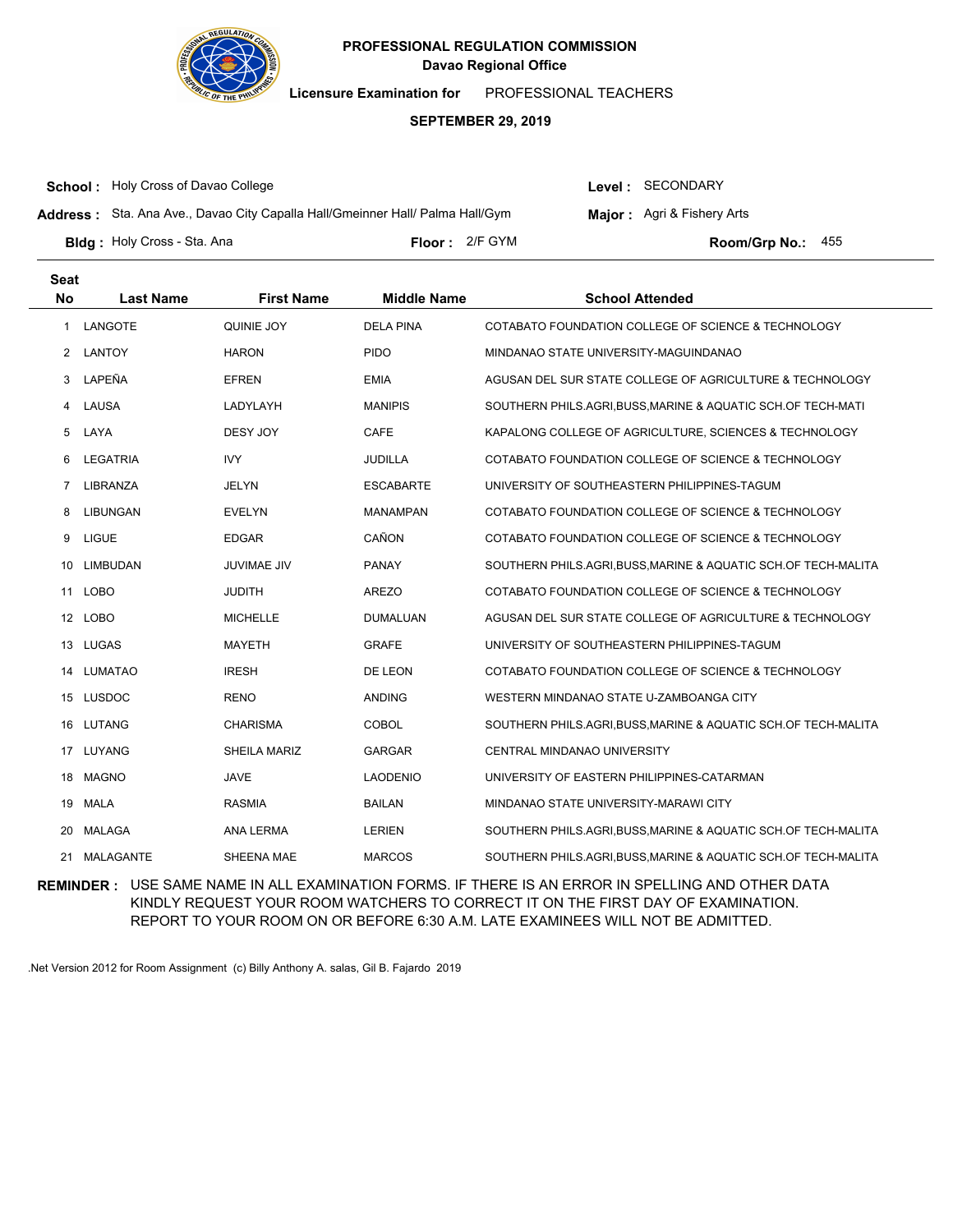

**Licensure Examination for**  PROFESSIONAL TEACHERS

### **SEPTEMBER 29, 2019**

**School :** Holy Cross of Davao College

Level : SECONDARY

**Address :** Sta. Ana Ave., Davao City Capalla Hall/Gmeinner Hall/ Palma Hall/Gym

**Major:** Agri & Fishery Arts

**Bldg :** Holy Cross - Sta. Ana **Communication Communication Communication Communication Communication Communication Communication Communication Communication Communication Communication Communication Communication Communic** 

2/F GYM 456

| <b>Seat</b>      |                    |                     |                    |                                                                |
|------------------|--------------------|---------------------|--------------------|----------------------------------------------------------------|
| <b>No</b>        | <b>Last Name</b>   | <b>First Name</b>   | <b>Middle Name</b> | <b>School Attended</b>                                         |
| 1                | <b>MALVAR</b>      | <b>KRISTINE JOY</b> | TANANGONAN         | SULTAN KUDARAT STATE UNIVERSITY-KALAMANSIG                     |
| 2                | <b>MAMA</b>        | <b>BUHARY</b>       | <b>KADIR</b>       | MINDANAO STATE UNIVERSITY-MAGUINDANAO                          |
| 3                | <b>MAMA</b>        | SAIDA               | <b>GUIAMAN</b>     | MINDANAO STATE UNIVERSITY-MAGUINDANAO                          |
| 4                | <b>MAMALE</b>      | RICCA JOYCE         | SACNAN             | SOUTHERN PHILS.AGRI,BUSS,MARINE & AQUATIC SCH.OF TECH-MALITA   |
| 5                | <b>MAMOLO</b>      | <b>JENEVIE</b>      | <b>CUEME</b>       | SOUTHERN PHILS.AGRI,BUSS,MARINE & AQUATIC SCH.OF TECH-MALITA   |
| 6                | <b>MANGAGA</b>     | <b>CRIS</b>         | <b>VELASCO</b>     | SOUTHERN PHILS.AGRI,BUSS,MARINE & AQUATIC SCH.OF TECH-MALITA   |
| 7                | <b>MANGAGUIL</b>   | <b>JEEHAN</b>       | <b>APLAL</b>       | COTABATO FOUNDATION COLLEGE OF SCIENCE & TECHNOLOGY            |
| 8                | <b>MANSEGUIAO</b>  | <b>REX</b>          | <b>DACULA</b>      | CENTRAL MINDANAO UNIVERSITY                                    |
| 9                | <b>MARCELINO</b>   | ARELLANO JR         | <b>SARDIDO</b>     | SOUTHERN PHILS.AGRI,BUSS,MARINE & AQUATIC SCH.OF TECH-MALITA   |
| 10               | <b>MARIANO</b>     | <b>REY</b>          | <b>LAKINA</b>      | SOUTHERN PHILS.AGRI, BUSS, MARINE & AQUATIC SCH.OF TECH-MALITA |
| 11               | <b>MARTORILLAS</b> | <b>MARJORIE</b>     | <b>BALAOBAO</b>    | COTABATO FOUNDATION COLLEGE OF SCIENCE & TECHNOLOGY            |
| 12 <sup>12</sup> | MASBALI            | RAMEL               | <b>TAYAO</b>       | SOUTHERN PHILS.AGRI, BUSS, MARINE & AQUATIC SCH.OF TECH-MALITA |
| 13               | <b>MASUNONG</b>    | MELIZA              | <b>CHAVEZ</b>      | SOUTHERN PHILS.AGRI, BUSS, MARINE & AQUATIC SCH.OF TECH-MALITA |
| 14               | MAULANA            | SALAMONA            | <b>BATAO</b>       | MINDANAO STATE UNIVERSITY-MAGUINDANAO                          |
| 15               | <b>MEDALLO</b>     | DONNA LYNN          | <b>GIANGAN</b>     | UNIVERSITY OF SOUTHEASTERN PHILIPPINES-DAVAO CITY              |
| 16               | <b>MEDEL</b>       | <b>BABY JANE</b>    | <b>TUMALA</b>      | KAPALONG COLLEGE OF AGRICULTURE, SCIENCES & TECHNOLOGY         |
| 17               | <b>MELING</b>      | <b>RAQUEL</b>       | <b>RABAGO</b>      | COTABATO FOUNDATION COLLEGE OF SCIENCE & TECHNOLOGY            |
| 18               | <b>MIDPANDI</b>    | <b>SAMBRAIDA</b>    | <b>PAYAG</b>       | COTABATO FOUNDATION COLLEGE OF SCIENCE & TECHNOLOGY            |
| 19               | MIÑOZA             | <b>IMELDA</b>       | <b>BABADAYON</b>   | <b>MATI POLYTECHNIC INSTITUTE</b>                              |
| 20               | <b>MIRAS</b>       | <b>IANNE MAY</b>    | <b>AYALA</b>       | RIZAL MEMORIAL COLLEGE                                         |
| 21               | <b>MODRICA</b>     | <b>ADELINA</b>      | <b>SOLAIMAN</b>    | MINDANAO STATE UNIVERSITY-MARAWI CITY                          |

**REMINDER :** USE SAME NAME IN ALL EXAMINATION FORMS. IF THERE IS AN ERROR IN SPELLING AND OTHER DATA KINDLY REQUEST YOUR ROOM WATCHERS TO CORRECT IT ON THE FIRST DAY OF EXAMINATION. REPORT TO YOUR ROOM ON OR BEFORE 6:30 A.M. LATE EXAMINEES WILL NOT BE ADMITTED.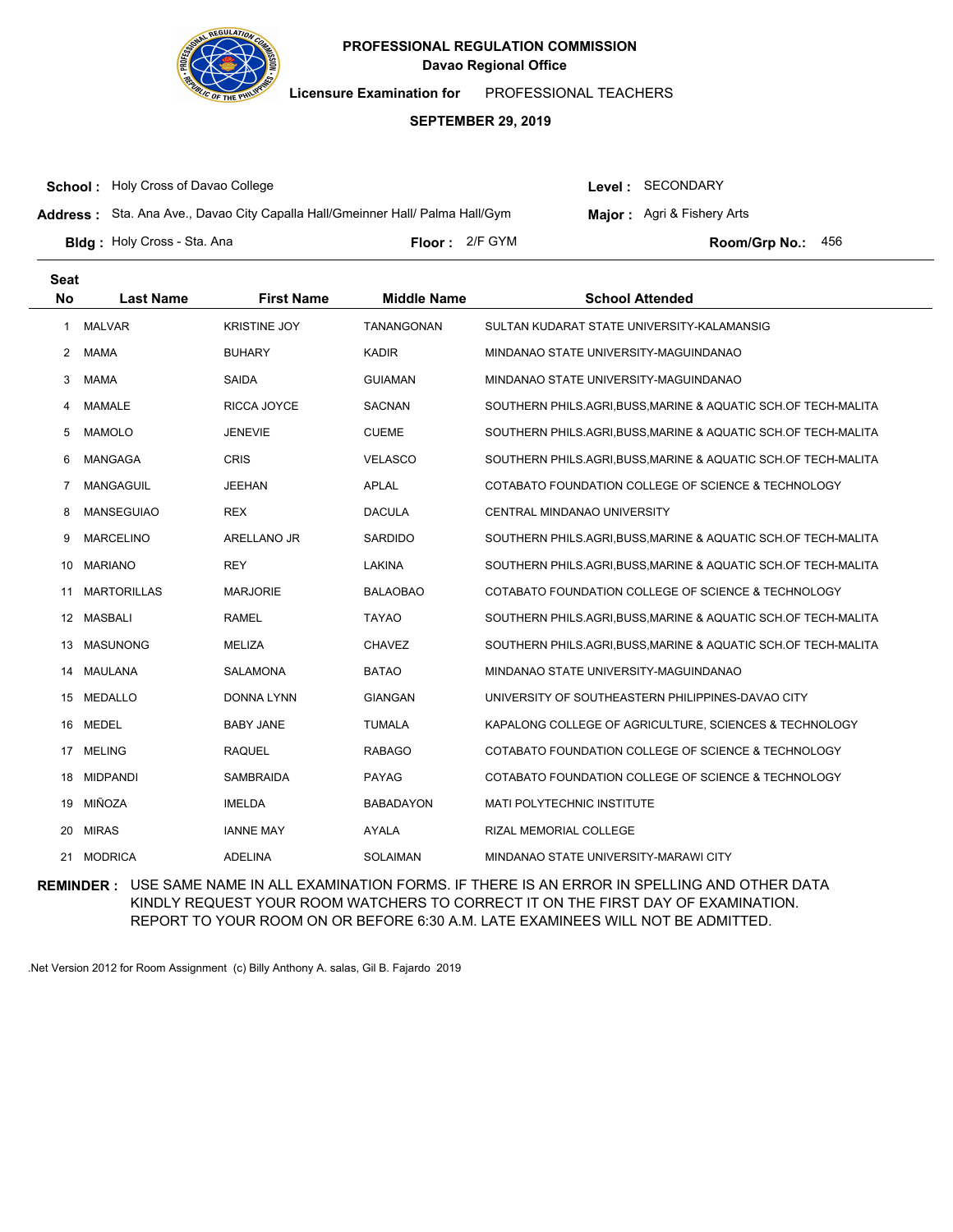

**Licensure Examination for**  PROFESSIONAL TEACHERS

### **SEPTEMBER 29, 2019**

**School :** Holy Cross of Davao College

Level : SECONDARY

**Address :** Sta. Ana Ave., Davao City Capalla Hall/Gmeinner Hall/ Palma Hall/Gym

**Major:** Agri & Fishery Arts

**Bldg :** Holy Cross - Sta. Ana **Communication Communication Communication Communication Communication Communication Communication Communication Communication Communication Communication Communication Communication Communic** 

Floor: 2/F GYM **Room/Grp No.: 457** 

| <b>Seat</b><br>No | <b>Last Name</b>   | <b>First Name</b>  | <b>Middle Name</b> | <b>School Attended</b>                                         |
|-------------------|--------------------|--------------------|--------------------|----------------------------------------------------------------|
| 1                 | <b>MOLINA</b>      | <b>EMMA</b>        | <b>MEGUEL</b>      | UNIVERSITY OF SOUTHEASTERN PHILIPPINES-MABINI                  |
| 2                 | <b>MONDEJAR</b>    | <b>ROWENA</b>      | <b>MIRAFLORES</b>  | UNIVERSITY OF SOUTHEASTERN PHILIPPINES-TAGUM                   |
| 3                 | <b>MONIB</b>       | <b>JUHARI</b>      | <b>SALINUGEN</b>   | MINDANAO STATE UNIVERSITY-MAGUINDANAO                          |
| 4                 | <b>MONTEFALCON</b> | <b>FLORIZA</b>     | ARIZABAL           | SOUTHERN PHILS.AGRI, BUSS, MARINE & AQUATIC SCH.OF TECH-MALITA |
| 5                 | <b>MONTEVERDE</b>  | <b>MELVIN</b>      | MAGLASANG          | <b>MOUNTAIN VIEW COLLEGE</b>                                   |
| 6                 | <b>MONTIFALCON</b> | TINALIZA           | <b>DECENILLA</b>   | UNIVERSITY OF SOUTHEASTERN PHILIPPINES-TAGUM                   |
| 7                 | <b>MONTOYA</b>     | <b>MARGIE</b>      | <b>WALING</b>      | SOUTHERN PHILS.AGRI, BUSS, MARINE & AQUATIC SCH.OF TECH-MALITA |
| 8                 | <b>MORENO</b>      | <b>PRELYN</b>      | <b>BRAVO</b>       | UNIVERSITY OF SOUTHEASTERN PHILIPPINES-COMPOSTEAL CENTER       |
| 9                 | <b>NASOL</b>       | <b>SHANGRELLA</b>  | CABALLERO          | UNIVERSITY OF SOUTHEASTERN PHILIPPINES-MABINI                  |
| 10                | <b>NASOLE</b>      | <b>JENNY</b>       | LANO               | UNIVERSITY OF SOUTHERN MINDANAO-KABACAN                        |
| 11                | <b>NAVALES</b>     | <b>BEVERLY ANN</b> | ABATAYO            | COTABATO FOUNDATION COLLEGE OF SCIENCE & TECHNOLOGY            |
| 12                | <b>NAVARRO</b>     | <b>MERRY GRACE</b> | <b>JAYME</b>       | UNIVERSITY OF SOUTHEASTERN PHILIPPINES-COMPOSTEAL CENTER       |
| 13                | NAWAL              | <b>GUIAHIDA</b>    | <b>GILMAN</b>      | COTABATO FOUNDATION COLLEGE OF SCIENCE & TECHNOLOGY            |
| 14                | <b>OLBES</b>       | ROGELIO JR         | CANOY              | SURIGAO DEL SUR STATE UNIVERSITY-TAGBINA CAMPUS                |
| 15                | OPLE               | <b>RODEL</b>       | <b>ALAMIS</b>      | NORTH DAVAO COLLEGES-PANABO                                    |
| 16                | <b>OPO</b>         | <b>GENIMA</b>      | <b>BARINQUE</b>    | DAVAO ORIENTAL STATE COLLEGE OF SCIENCE & TECHNOLOGY           |
| 17                | <b>PABLO</b>       | <b>VENJHAN</b>     | <b>MANARAN</b>     | KAPALONG COLLEGE OF AGRICULTURE, SCIENCES & TECHNOLOGY         |
| 18                | <b>PABRIGA</b>     | PHOEBE             | <b>SINGSON</b>     | JOSEFINA H. CERILLES STATE COLLEGE-MAIN-MATI(JHCPC)            |
| 19                | PAGALANGAN         | <b>GRETCHIN</b>    | <b>AYAO</b>        | SOUTHERN PHILS.AGRI, BUSS, MARINE & AQUATIC SCH.OF TECH-MALITA |
| 20                | <b>PAKIL</b>       | <b>AILEN</b>       | <b>PINTO</b>       | MINDANAO STATE UNIVERSITY-MAGUINDANAO                          |
|                   | 21 PALAO           | <b>MARGUIANA</b>   | <b>SINDAGI</b>     | NOTRE DAME OF KIDAPAWAN COLLEGE                                |

**REMINDER :** USE SAME NAME IN ALL EXAMINATION FORMS. IF THERE IS AN ERROR IN SPELLING AND OTHER DATA KINDLY REQUEST YOUR ROOM WATCHERS TO CORRECT IT ON THE FIRST DAY OF EXAMINATION. REPORT TO YOUR ROOM ON OR BEFORE 6:30 A.M. LATE EXAMINEES WILL NOT BE ADMITTED.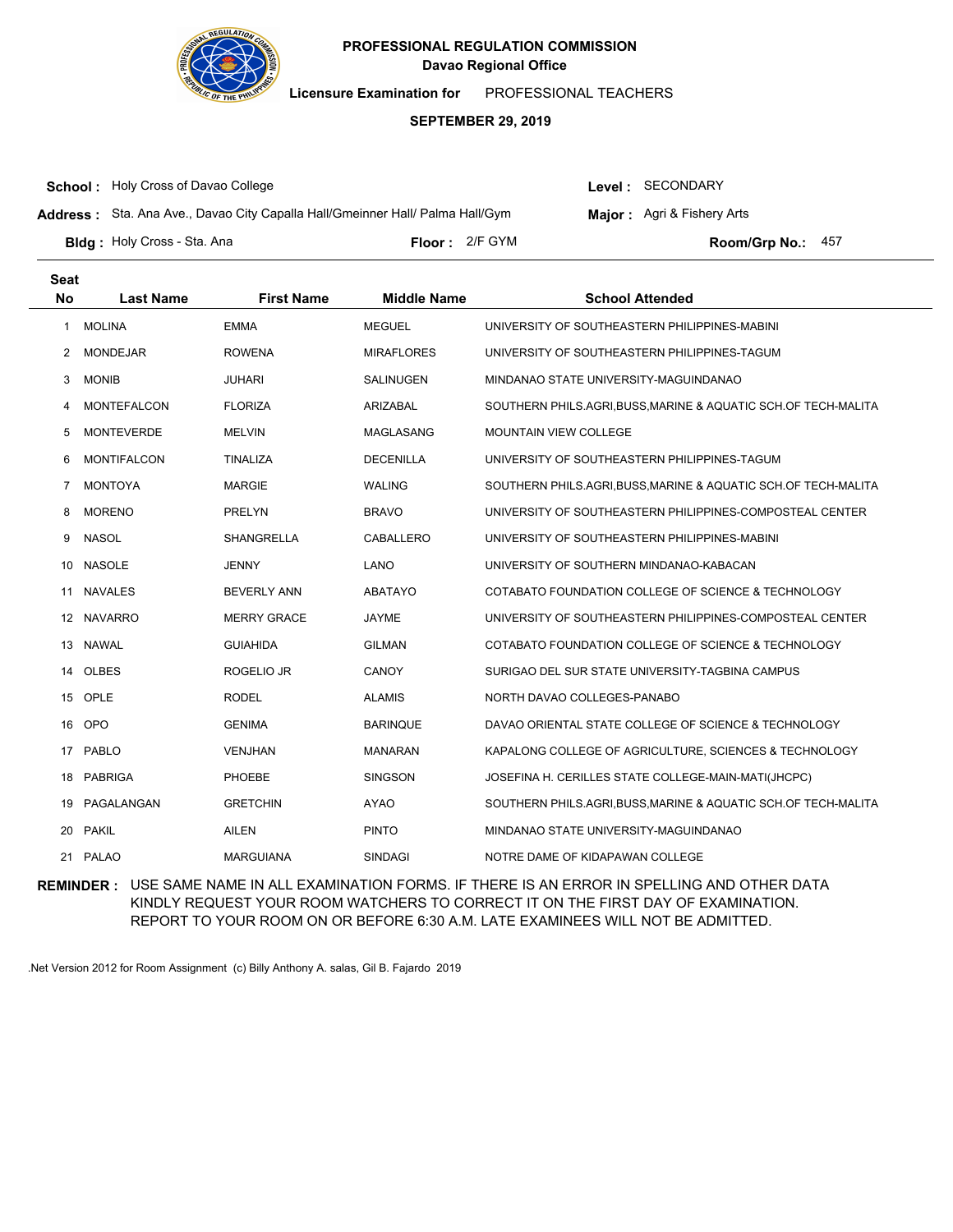

**Licensure Examination for**  PROFESSIONAL TEACHERS

### **SEPTEMBER 29, 2019**

**School :** Holy Cross of Davao College

Level : SECONDARY

**Address :** Sta. Ana Ave., Davao City Capalla Hall/Gmeinner Hall/ Palma Hall/Gym

**Major:** Agri & Fishery Arts

**Bldg :** Holy Cross - Sta. Ana **Container a State of the State of The Floor :** 2/F-CAPALLA HALL **Room/Grp No.:** 

Floor: 2/F-CAPALLA HALL Room/Grp No.: 458

| Seat         |                  |                     |                    |                                                                |
|--------------|------------------|---------------------|--------------------|----------------------------------------------------------------|
| <b>No</b>    | <b>Last Name</b> | <b>First Name</b>   | <b>Middle Name</b> | <b>School Attended</b>                                         |
| $\mathbf{1}$ | <b>PALLER</b>    | <b>ELIZABETH</b>    | <b>PALMERO</b>     | SOUTHERN PHILS.AGRI, BUSS, MARINE & AQUATIC SCH.OF TECH-MALITA |
| $^{2}$       | PALLUGNA         | <b>LOLIBETH</b>     | <b>LEONOR</b>      | UNIVERSITY OF SOUTHEASTERN PHILIPPINES-MABINI                  |
| 3            | <b>PALMERO</b>   | <b>RENE</b>         | <b>HAPAY</b>       | SOUTHERN PHILS.AGRI, BUSS, MARINE & AQUATIC SCH.OF TECH-MATI   |
| 4            | PANGANORON       | <b>JOEL</b>         | <b>SIANO</b>       | UNIVERSITY OF SOUTHEASTERN PHILIPPINES-KAPALONG                |
| 5            | <b>PARAN</b>     | <b>RENALYN</b>      | <b>ALBINO</b>      | DAVAO DEL NORTE STATE COLLEGE                                  |
| 6            | PAREJA           | <b>ANGELI</b>       | <b>ONO</b>         | SOUTHERN PHILS.AGRI,BUSS,MARINE & AQUATIC SCH.OF TECH-MALITA   |
| 7            | <b>PELICANO</b>  | <b>CHARLYN</b>      | CASONETE           | UNIVERSITY OF SOUTHEASTERN PHILIPPINES-TAGUM                   |
| 8            | PILO             | <b>BENJIE</b>       | <b>ALINIABON</b>   | UNIVERSITY OF SOUTHEASTERN PHILIPPINES-MABINI                  |
| 9            | <b>PLATINO</b>   | <b>ELIZABETH</b>    | <b>LUNGAY</b>      | ARRIESGADO COLLEGE FOUNDATION, INC.                            |
| 10           | <b>PLAZA</b>     | <b>YVONNIE</b>      | <b>LLANERA</b>     | AGUSAN DEL SUR STATE COLLEGE OF AGRICULTURE & TECHNOLOGY       |
| 11           | <b>POLIDO</b>    | <b>JANICE</b>       | <b>GAYOSA</b>      | COTABATO FOUNDATION COLLEGE OF SCIENCE & TECHNOLOGY            |
|              | 12 PRESILLAS     | <b>ROSELYN</b>      | <b>PALAO</b>       | SOUTHEASTERN COLLEGE OF PADADA                                 |
| 13           | <b>PRIETO</b>    | <b>BARRY CAMILO</b> | <b>NOGAS</b>       | UNIVERSITY OF SOUTHEASTERN PHILIPPINES-MABINI                  |
| 14           | <b>PRIMNE</b>    | <b>JOCELYN</b>      | <b>PERLAS</b>      | UPI AGRICULTURAL SCHOOL-UPI, MAGUINDANAO                       |
| 15           | QUITERIORE       | <b>ODEZA</b>        | LONZAGA            | SOUTHERN PHILS.AGRI,BUSS,MARINE & AQUATIC SCH.OF TECH-MALITA   |
| 16           | RAMIREZ          | LOVELY JANE         | <b>LOJA</b>        | COTABATO FOUNDATION COLLEGE OF SCIENCE & TECHNOLOGY            |
| 17           | <b>RAMOS</b>     | LYN JOY             | <b>TAHOS</b>       | COTABATO FOUNDATION COLLEGE OF SCIENCE & TECHNOLOGY            |
| 18           | <b>RAVINA</b>    | CARLA               | <b>VELASCO</b>     | SOUTHERN PHILS.AGRI, BUSS, MARINE & AQUATIC SCH.OF TECH-MALITA |
| 19           | REPUTANA         | <b>MARY GRACE</b>   | SALDAÑA            | DAVAO ORIENTAL STATE COLLEGE OF SCIENCE & TECHNOLOGY           |
| 20           | <b>RILLERA</b>   | <b>LOREVENE</b>     | PEREDA             | CENTRAL MINDANAO UNIVERSITY                                    |
|              | 21 RIVERA        | <b>KAREN</b>        | <b>MENDEZ</b>      | DAVAO ORIENTAL STATE COLLEGE OF SCIENCE & TECHNOLOGY           |

**REMINDER :** USE SAME NAME IN ALL EXAMINATION FORMS. IF THERE IS AN ERROR IN SPELLING AND OTHER DATA KINDLY REQUEST YOUR ROOM WATCHERS TO CORRECT IT ON THE FIRST DAY OF EXAMINATION. REPORT TO YOUR ROOM ON OR BEFORE 6:30 A.M. LATE EXAMINEES WILL NOT BE ADMITTED.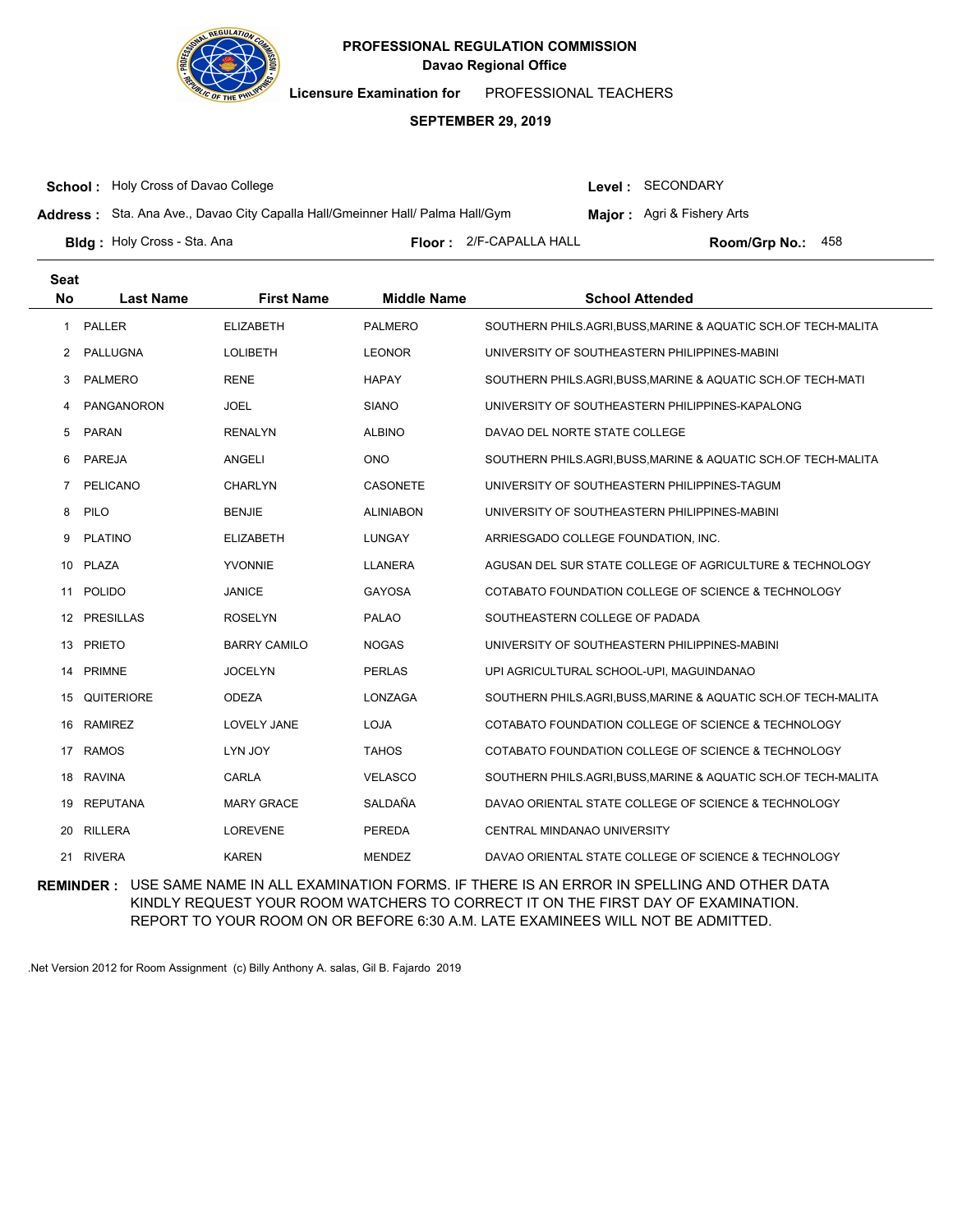

**Licensure Examination for**  PROFESSIONAL TEACHERS

### **SEPTEMBER 29, 2019**

**School :** Holy Cross of Davao College

Level : SECONDARY

**Address :** Sta. Ana Ave., Davao City Capalla Hall/Gmeinner Hall/ Palma Hall/Gym

**Major:** Agri & Fishery Arts

**Bldg :** Holy Cross - Sta. Ana **Container a State of the State of The Floor :** 2/F-CAPALLA HALL **Room/Grp No.:** 

Floor: 2/F-CAPALLA HALL Room/Grp No.: 459

| <b>Seat</b>    |                  |                     |                    |                                                              |
|----------------|------------------|---------------------|--------------------|--------------------------------------------------------------|
| No             | <b>Last Name</b> | <b>First Name</b>   | <b>Middle Name</b> | <b>School Attended</b>                                       |
| 1              | <b>ROBLE</b>     | <b>ALJON</b>        | <b>BRIONES</b>     | COTABATO FOUNDATION COLLEGE OF SCIENCE & TECHNOLOGY          |
| 2              | <b>ROCABERTE</b> | <b>JOSEPHINE</b>    | <b>REYES</b>       | SOUTHERN PHILS.AGRI, BUSS, MARINE & AQUATIC SCH.OF TECH-MATI |
| 3              | <b>ROSALES</b>   | <b>CELESTE JANE</b> | <b>DIONESIO</b>    | UPI AGRICULTURAL SCHOOL-UPI, MAGUINDANAO                     |
| 4              | <b>ROYO</b>      | ANALYN              | SEDULLO            | KAPALONG COLLEGE OF AGRICULTURE, SCIENCES & TECHNOLOGY       |
| 5              | SAAN             | <b>GESSEL</b>       | <b>HITUTUANE</b>   | UNIVERSITY OF SOUTHEASTERN PHILIPPINES-COMPOSTEAL CENTER     |
| 6              | <b>SABAC</b>     | <b>GLENN</b>        | <b>SUERTE</b>      | KAPALONG COLLEGE OF AGRICULTURE, SCIENCES & TECHNOLOGY       |
| $\overline{7}$ | SAGUN            | <b>REY JEROME</b>   | <b>ENJAMBRE</b>    | UNIVERSITY OF SOUTHEASTERN PHILIPPINES-COMPOSTEAL CENTER     |
| 8              | SALABAN          | KALIMUDAN           | <b>LUMANTAG</b>    | COTABATO FOUNDATION COLLEGE OF SCIENCE & TECHNOLOGY          |
| 9              | SALABAN          | <b>NAIDA</b>        | <b>LUMANTAG</b>    | COTABATO FOUNDATION COLLEGE OF SCIENCE & TECHNOLOGY          |
| 10             | SALABAN          | <b>PAISAN</b>       | <b>LUMANTAG</b>    | COTABATO FOUNDATION COLLEGE OF SCIENCE & TECHNOLOGY          |
| 11             | SALABAN          | <b>RAHMA</b>        | <b>LUMANTAG</b>    | COTABATO FOUNDATION COLLEGE OF SCIENCE & TECHNOLOGY          |
| 12             | <b>SALIGUMBA</b> | <b>JOSEPH JOHN</b>  | <b>BACALING</b>    | SOUTHERN PHILS.AGRI,BUSS,MARINE & AQUATIC SCH.OF TECH-MALITA |
| 13             | SALIM            | <b>WARDA</b>        | <b>BILAO</b>       | MINDANAO STATE UNIVERSITY-MARAWI CITY                        |
| 14             | SALINA           | <b>APPLE MAY</b>    | <b>BERO</b>        | COTABATO FOUNDATION COLLEGE OF SCIENCE & TECHNOLOGY          |
| 15             | <b>SALVADOR</b>  | LEAH                | <b>MARTIN</b>      | UNIVERSITY OF SOUTHERN MINDANAO-KABACAN                      |
| 16             | SAMIL            | <b>SHARINE</b>      | <b>URAG</b>        | MINDANAO STATE UNIVERSITY-MARAWI CITY                        |
| 17             | <b>SARABILLO</b> | <b>MARVIN</b>       | <b>DAWA</b>        | SOUTHERN PHILS.AGRI,BUSS,MARINE & AQUATIC SCH.OF TECH-MALITA |
| 18             | <b>SEGOVIA</b>   | <b>JOY SHELLYN</b>  | <b>ALDAVE</b>      | SOUTHEASTERN COLLEGE OF PADADA                               |
| 19             | <b>SELERIO</b>   | <b>JESRIEL JOY</b>  | <b>MATUNOG</b>     | SULTAN KUDARAT STATE UNIVERSITY-KALAMANSIG                   |
| 20             | <b>SEMBLANTE</b> | <b>BENEDICTA</b>    | <b>HUISO</b>       | UNIVERSITY OF SOUTHEASTERN PHILIPPINES-TAGUM                 |
|                | 21 SUAREZ        | <b>ALJOHN</b>       | LABAYEN            | COTABATO FOUNDATION COLLEGE OF SCIENCE & TECHNOLOGY          |

**REMINDER :** USE SAME NAME IN ALL EXAMINATION FORMS. IF THERE IS AN ERROR IN SPELLING AND OTHER DATA KINDLY REQUEST YOUR ROOM WATCHERS TO CORRECT IT ON THE FIRST DAY OF EXAMINATION. REPORT TO YOUR ROOM ON OR BEFORE 6:30 A.M. LATE EXAMINEES WILL NOT BE ADMITTED.